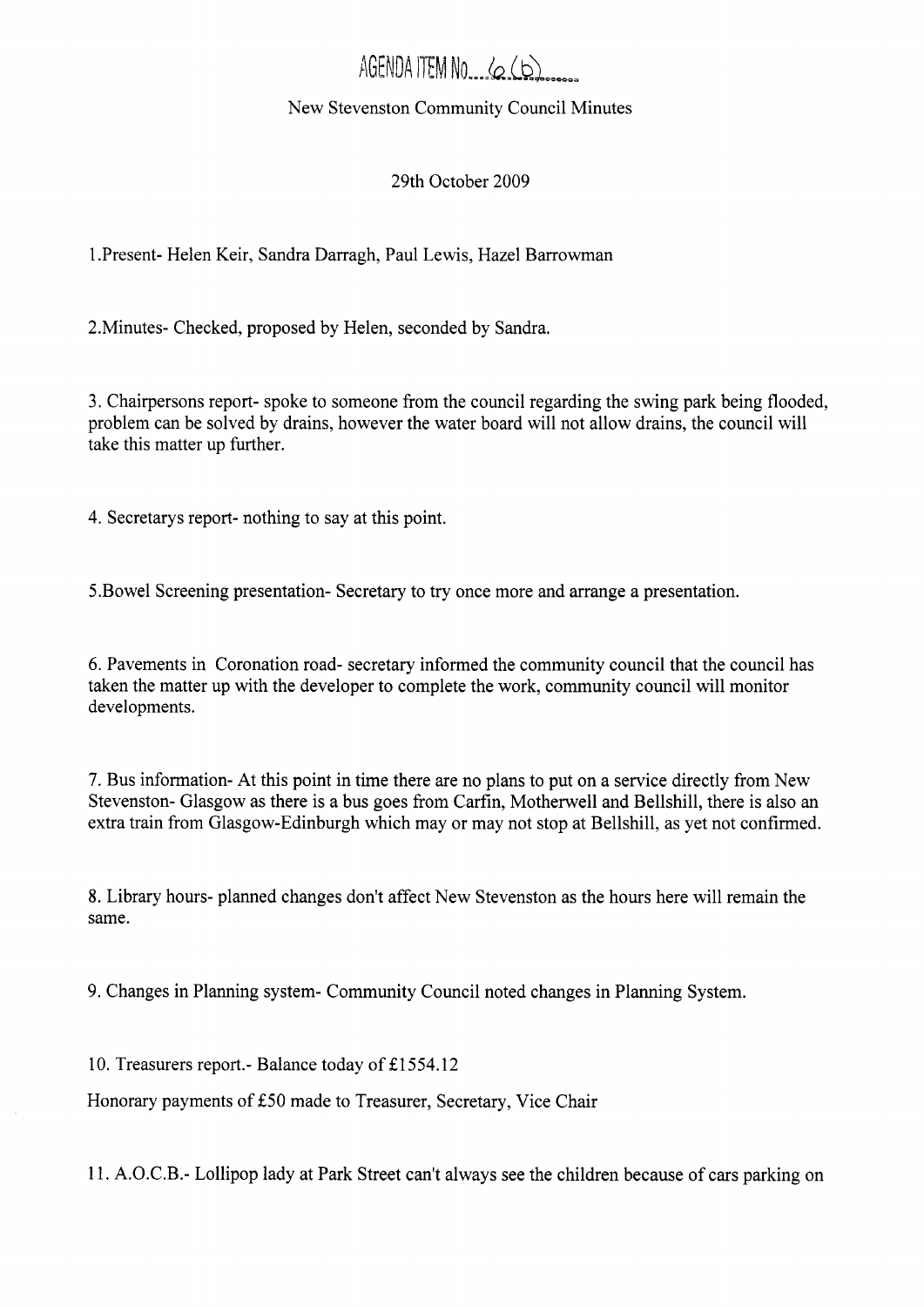the zig-zag lines on Park Street area, Paul to enquire to the council regarding this area.

12. Date and time of next meeting- Tuesday 24th October 6-00-7.00pm